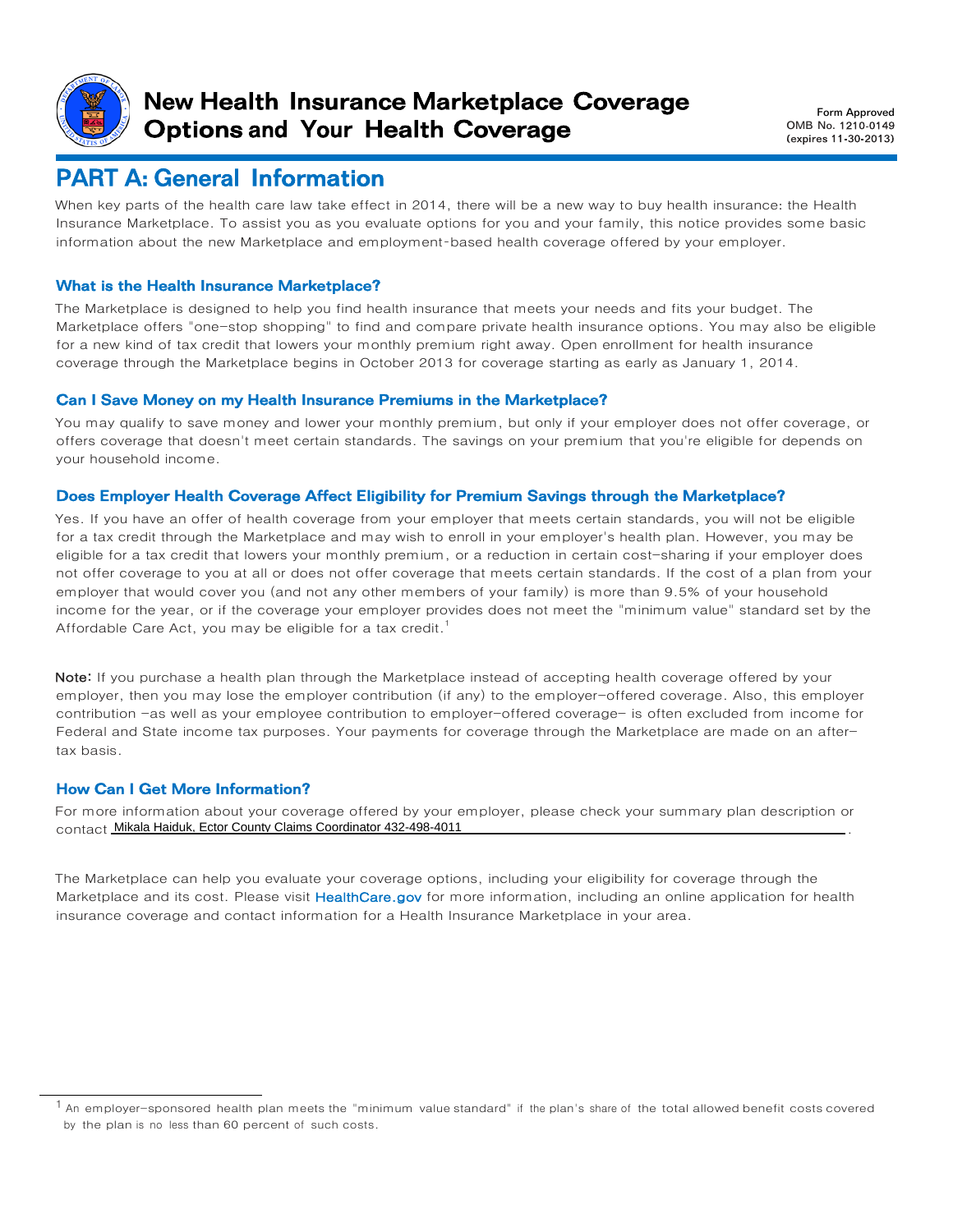# PART B: Information About Health Coverage Offered by Your Employer

This section contains information about any health coverage offered by your employer. If you decide to complete an application for coverage in the Marketplace, you will be asked to provide this information. This information is numbered to correspond to the Marketplace application.

| 3. Employer name                                                   | 4. Employer Identification Number (EIN) |           |               |  |  |  |
|--------------------------------------------------------------------|-----------------------------------------|-----------|---------------|--|--|--|
| <b>Ector County</b>                                                | 75-6000934                              |           |               |  |  |  |
| 5. Employer address                                                | 6. Employer phone number                |           |               |  |  |  |
| 1010 E Eighth Street                                               | 432-498-4011                            |           |               |  |  |  |
| 7. City                                                            |                                         | 8. State  | $9.$ ZIP code |  |  |  |
| Odessa                                                             |                                         | <b>TX</b> | 79761         |  |  |  |
| 10. Who can we contact about employee health coverage at this job? |                                         |           |               |  |  |  |
| Mikala Haiduk                                                      |                                         |           |               |  |  |  |
| 11. Phone number (if different from above)                         | 12. Email address                       |           |               |  |  |  |
| 432-498-4011                                                       | mikala.haiduk@ectorcountytx.gov         |           |               |  |  |  |

Here is some basic information about health coverage offered by this employer:

- As your employer, we offer a health plan to:
	- All employees.
	- Some employees. Eligible employees are: ✔

All employees who are full time and have been with Ector Count for a minimum of 60 days.

- With respect to dependents:
	- We do offer coverage. Eligible dependents are: ✔

Ector County offers dependent coverage for spouses with a marriage license. Children under the age of 26 are covered if they are by birth, adoption, stepchild by marriage, legal guardian, or court order.

 $\Box$ We do not offer coverage.

If checked, this coverage meets the minimum value standard, and the cost of this coverage to you is intended to be affordable, based on employee wages.

\*\* Even if your employer intends your coverage to be affordable, you may still be eligible for a premium discount through the Marketplace. The Marketplace will use your household income, along with other factors, to determine whether you may be eligible for a premium discount. If, for example, your wages vary from week to week (perhaps you are an hourly employee or you work on a commission basis), if you are newly employed mid-year, or if you have other income losses, you may still qualify for a premium discount.

If you decide to shop for coverage in the Marketplace, HealthCare.gov will guide you through the process. Here's the employer information you'll enter when you visit HealthCare.gov to find out if you can get a tax credit to lower your monthly premiums.